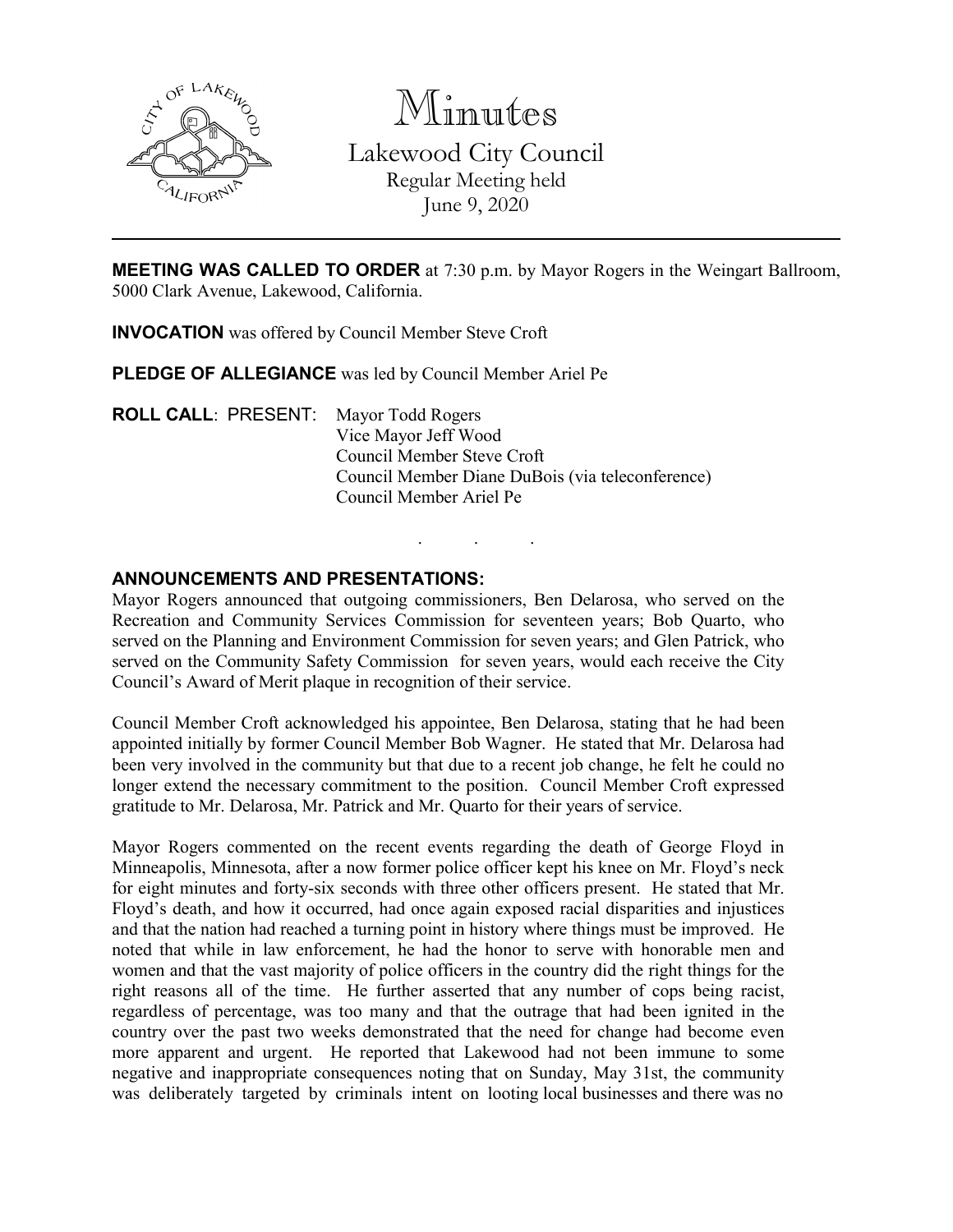## **ANNOUNCEMENTS AND PRESENTATIONS:** - Continued

doubt that the crime spree had been planned in advance with no political statements being made, just attempts to steal. He explained that twenty businesses had been breached, however, the Lakewood Team made a series of preemptive decisions that had paid off and the deputies had protected the community and apprehended the criminals, with Sky Knight helicopter crews working through the night, and the City's maintenance crews helping to secure victim businesses. He reported that there had also been protests held in Lakewood, three of which had been held over the past weekend, noting, in particular the Saturday event where he had the honor of being an invited speaker at a gathering at Mayfair Park that was organized by two Mayfair High School Students. He stated that the estimated attendance had been approximately 300 people, many of whom were proud Lakewood residents and that Vice Mayor Wood and Council Member Pe were also in attendance with Council Members Croft and DuBois sending their best wishes due to the ongoing COVID-19 pandemic and the impact it could have on their immediate families. He commended Emma Pedroza and Carla Rodriguez from Mayfair High School for their leadership and activism in organizing the event and reported that the protest was both passionate and peaceful, and the organizers and the Sheriff's Department had done a great job working together to keep everyone safe while freely exercising their First Amendment Rights. He also reported on the protest events held on June 5th, which had started at Long Beach City College with approximately 500 men, women, and children making the walk up Clark Avenue to Lakewood City Hall, and had once again, experienced great coordination between the organizers and the Lakewood Sheriff's Station stating that the entire event was peaceful with many positive interactions noted between participants and on-scene law enforcement. He explained that once the rally at Lakewood City Hall was concluded, the protesters walked back to Long Beach City College, and the Lakewood Sheriff's Station resumed their normal duties. He stated that approximately thirty minutes later, a group of about 100 protesters appeared near city hall and it remained unclear if they had been part of the original group of 500 or separate. The Sheriff's Department re-assembled their response team and monitored the protest that was eventually declared an unlawful assembly and dispersed.

At the request of Mayor Rogers, Vice Mayor Jeff Wood read the Sheriff's Department press release dated June 6, 2020:

"Lakewood Station Deputies arrest suspect for failure to disburse at the scene of a Riot

A group of approximately 500 demonstrators gathered in front of Lakewood City Hall to protest the death of George Floyd on Friday, June 5, 2020, at 1:00 p.m. The crowd was peaceful, and at 3:00 p.m., they began to disburse and leave—most left southbound Clark Avenue. After the streets were reopened, Deputies returned to normal operations, answering routine calls for service and patrol. Approximately thirty minutes later, a group of 100 protesters returned and occupied all lanes of traffic on Clark Avenue, which had been previously reopened. This caused a potential safety hazard for both protesters and vehicular commuter traffic. Deputies responded, and dispersal orders were given after this gathering was determined to be an Unlawful Assembly. These protesters continued to occupy lanes of traffic and advance toward deputy personnel even after dispersal orders were given. As this group of protesters approached the station area, deputies continued to give orders instructing this group of protesters to safely exit the street; however, they were much more aggressive and continued to refuse the deputies' lawful orders. Among this group, protesters were approximately three to four agitators directing the group not to follow orders. Several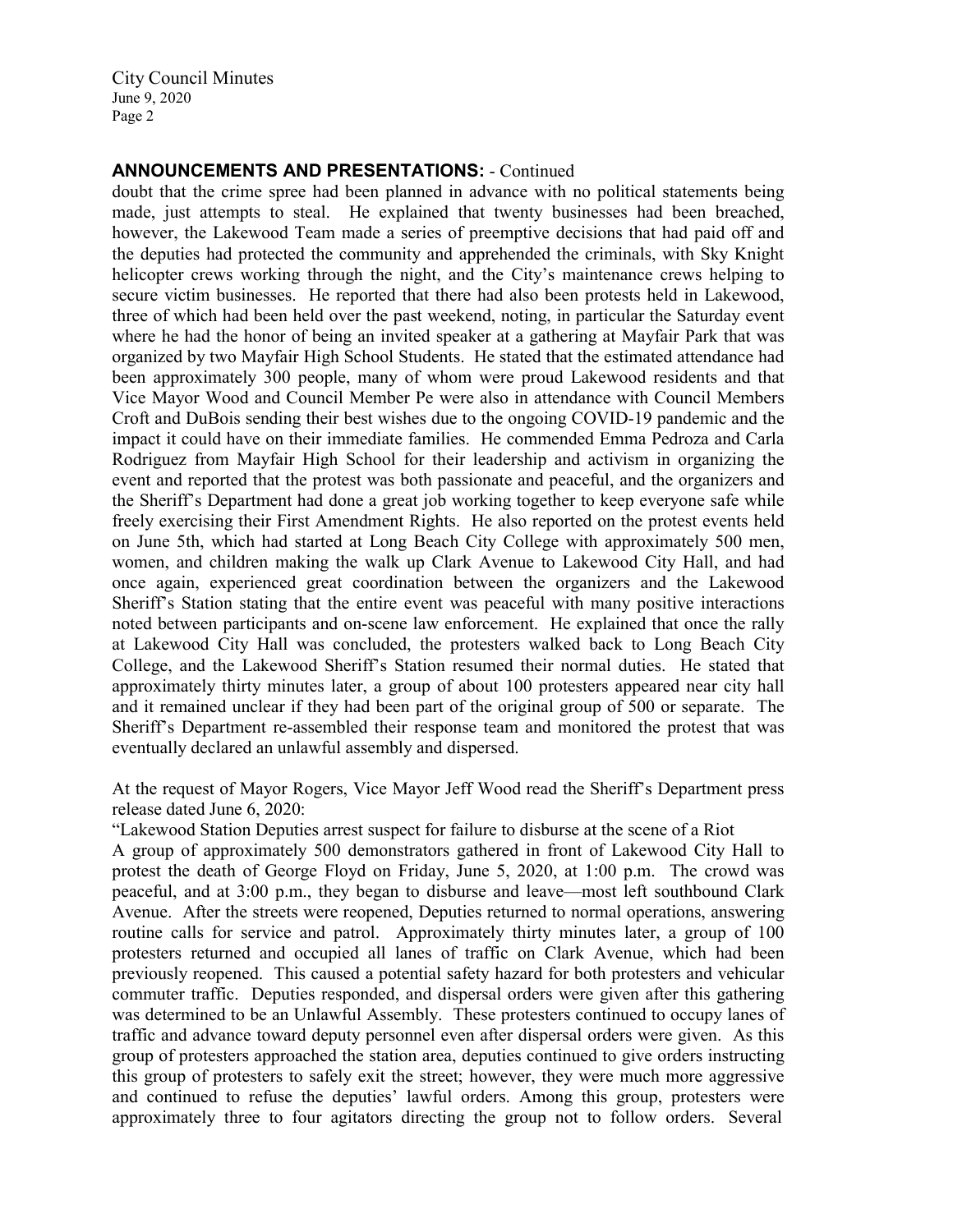## **ANNOUNCEMENTS AND PRESENTATIONS:** - Continued

minutes after dispersal orders were given, the group continued to occupy the roadway, causing a continued safety hazard to motorists and other pedestrians in the area. Deputies on the scene identified the lead agitator of the group and formed an arrest team. Deputies approached the group to disperse them and arrest the primary agitator. An individual in the group armed himself with a large steel piece of broken brake rotor and threw it directly at the deputies. Deputies employed less than lethal pepper ball projectiles and launched them at the suspect who had thrown the brake rotor fragment. Pepper ball projectiles were also launched toward others in the group who were seen attempting to arm themselves with objects taken from a protester's backpack. Additionally, these pepper ball projectiles were launched against the ground and walls located near agitators as a dispersal tactic. Smoke was also deployed rather than tear gas. Additionally, deputies advanced on the group to push them away southbound Clark Avenue and out of the area. One suspect was arrested and booked for Resisting an Executive Officer (69 PC) and Failure to Disperse at the Scene of a Riot (409 PC). No Deputies were injured. Lakewood Station personnel remain committed to our mission of protecting the public and property within the cities we proudly serve."

Mayor Rogers acknowledged after having heard from those within and outside of the community of the differing perspective on the Sheriff's actions, that the following were not in dispute: a protest occurred after the initial protest left the area; the Sheriff's Department declared an unlawful assembly and ordered the participants to disperse; the participants did not leave the area, although many went onto the sidewalk; a black car is seen doing doughnuts in the middle of Clark Avenue (with protesters nearby); the Sheriff's Department made multiple unlawful assembly dispersal orders in English and Spanish over a span of about ten minutes; the Sheriff's Department began to clear the street of protesters and shortly after starting to move forward, pepperball rounds and smoke canisters were deployed to disperse the protesters; one suspect was arrested; and no injuries to protesters or deputies were noted or reported. He stated that while many questioned the reasonableness of the unlawful assembly declaration, more information had been requested of the Sheriff's Department and that command staff would conduct a complete and transparent review of the incident in an effort to provide a more comprehensive analysis of what occurred. He explained that the City of Lakewood did not have the legal authority to conduct a comprehensive investigation that would involve Sheriff's Department records and added that the Sheriff's Department did not yet have body cameras deployed which would have been helpful in this instance. He described the interfaith council of religious leaders that was being formed to help the City Council broaden outreach to the entire Lakewood community and facilitate a Community Dialogue that would provide an opportunity for every Lakewood resident to be heard on ways to make life in the city better, with an initial emphasis on racial equity and community-law enforcement relations. He clarified that the interfaith council was a building block to increasing outreach and participation in this broader Community Dialogue to all interested parties in Lakewood, whether religious or not and that every Lakewood resident and stakeholder was encouraged to participate. He proposed, with regard to police use of force issues, that Lakewood become one of the first cities in the region to support the four-point Obama Pledge: to review police use of force policies; engage communities by including a diverse range of input, experiences and stories in the review; report the findings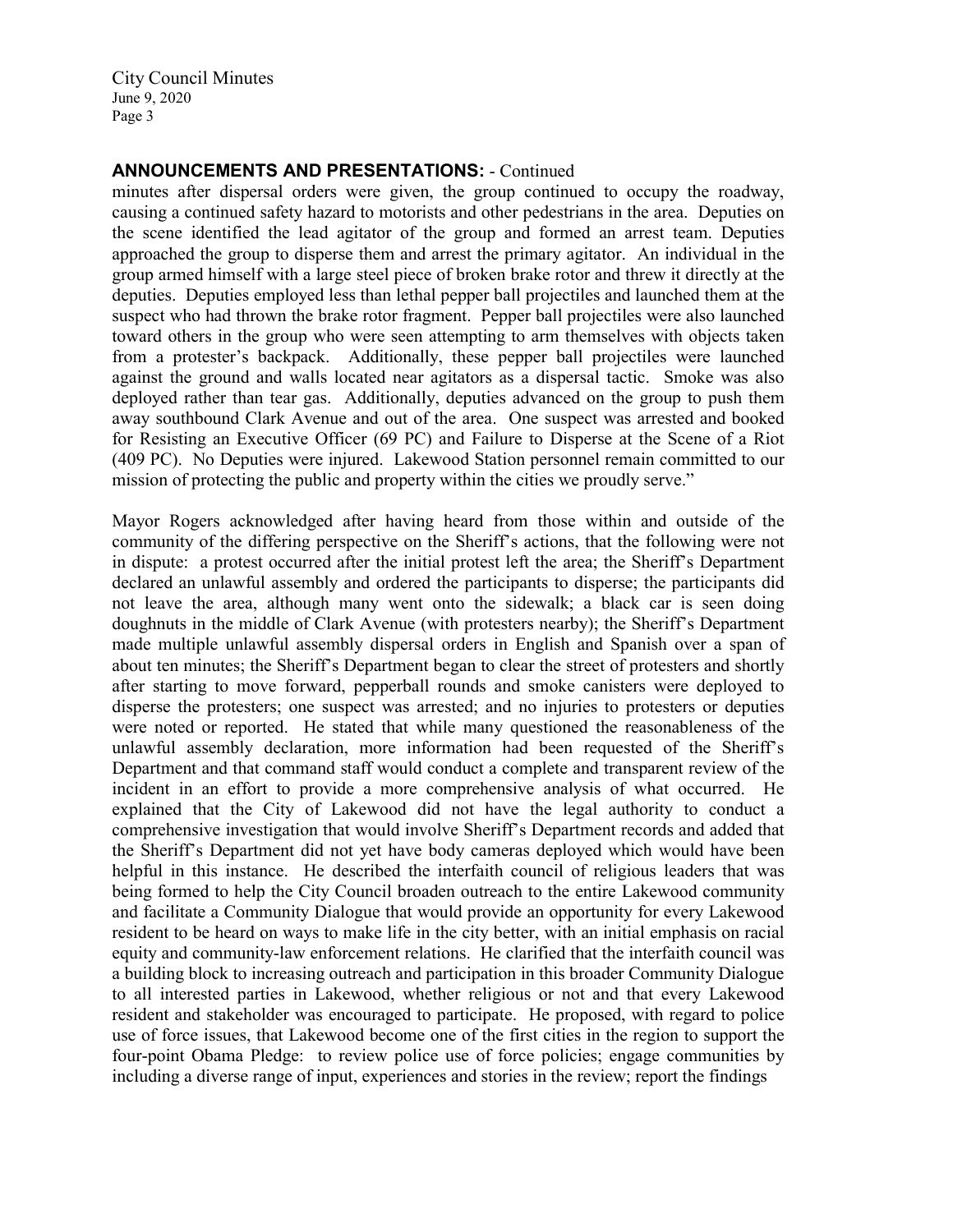## **ANNOUNCEMENTS AND PRESENTATIONS:** - Continued

of the review to the community and seek feedback; and reform the community's police use of force policies. The Mayor explained that as a contract city, the Sheriff's Department's Use of Force policies were not in the City's control but that recommendations for improvements could be made. He reported that seven of the "Eight Can't Wait" initiative had been codified in Sheriff's Department policy. He expressed concerns with the requirement that officers provide a final warning before shooting noting the risk to officers with split second decisions and he provided as an example a school shooting incident. He indicated the need for more conversation on the issue and advocated community policing noting the opportunities for the community and policing to work in partnership to identify, prioritize, and, most importantly, develop solutions to community problems, which also meant having a comprehensive approach to public safety through intervention, prevention, and enforcement. He emphasized the significance of responding to the current issues and moving forward to make society a better place for all.

Vice Mayor Wood concurred with the Mayor's recognition of the Mayfair students who organized and led the protest on Saturday and reported on seeing the community stand together with the goal not to divide, but to unite. He highlighted the importance of moving forward as a community and as a nation in the same direction and that now, more than ever, it was time to have tough conversations with family, friends and neighbors.

Council Member Pe explained that as a member of the community for 49 years, raising a family with parents who were still active and living in the City, he was proud to see young adults and high school youth be able to present and voice their opinions on a platform to be heard and honored. He stated that he had attended both gatherings in Lakewood leaving the events emotionally stronger and knowing that he was part of a community that cared. He further noted that having grown up in Lakewood, and now as a Council Member, he expressed appreciation for having a voice, receiving constant communication and engagement with staff and the community on important issues and assured residents that they were and would be heard.

Council Member DuBois echoed her colleagues' statements and stated that Lakewood had always had good support from the community and expressed hope for its continued cooperation.

Council Member Croft communicated his agreement with the measures as indicated by the Mayor. He reflected on 2020 so far and the once in a lifetime events that had occurred, particularly with the pandemic and then Mr. Floyd's murder. He stated it was easy to become defensive and cited that in addition to actions taken, failing to take action should also be considered. He noted that with the pandemic, people sacrificed and stayed home with many losing their jobs; however, with Mr. Floyd's death, he questioned the things that could have been done and despite the many positive programs in the City, the fact that times had changed should be conceded. He opined that the dialogue which had begun over the last year asking the community about its priorities should be continued noting the importance of looking at things that would improve life for all residents as well as society as a whole.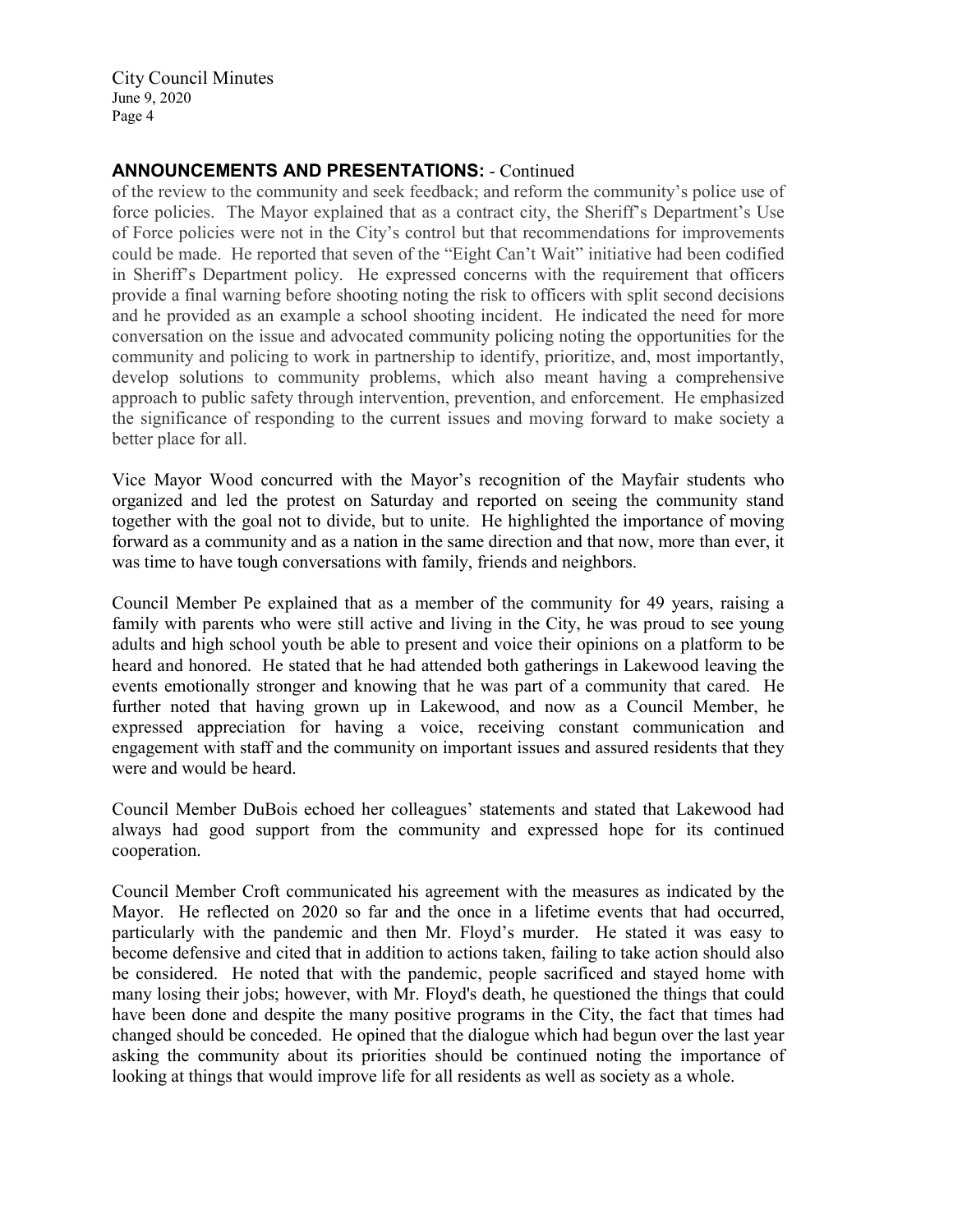## **ROUTINE ITEMS:**

COUNCIL MEMBER CROFT MOVED AND VICE MAYOR WOOD SECONDED TO APPROVE ROUTINE ITEMS 1 THROUGH 6.

- RI-1 Approval of Minutes of the Meeting held September 10, 2019
- RI-2 Approval of Registers of Demands
- RI-3 Directing Biennial Review of Conflict of Interest Codes
- RI-4 Approval of Reappointment to the Southeast Los Angeles County Workforce Development Board
- RI-5 RESOLUTION NO. 2020-22; A RESOLUTION OF THE CITY COUNCIL OF THE CITY OF LAKEWOOD ADDING A JOB CLASSIFICATION AND AMENDING EXISTING PAY RATE IN ATTACHMENT B OF RESOLUTION NO. 2019-48
- RI-6 Approval of Permit Applications for the Sale of Fireworks

UPON ROLL CALL VOTE, THE MOTION WAS APPROVED:

AYES: COUNCIL MEMBERS: Croft, DuBois, Wood, Pe and Rogers NAYS: COUNCIL MEMBERS: None

# **1.1 • CONSIDERATION OF THE BUDGET FOR FISCAL YEARS 2020-21 AND 2021-22**

. . .

City Manager Thaddeus McCormack displayed slides and provided a brief presentation on the proposed budget for fiscal years 2020-21 and 2021-22. He reviewed the budget process calendar and identified budget principles, historic budget strategy and fiscal environment. He explained that despite facing years of constrained resources and increasing costs of doing business resulting in a structural deficit, the City had consistently taken needed actions to balance the budget. He noted the recent passage of Measure L, which represented a new source of revenue to come to the City starting July, 1, 2020, providing additional stability. He expressed gratitude for the trust that the community had on the City and assured that the new funds would be spent with the same level of measured prudence that engendered the trust that facilitated the passage of the measure. He reported that Measure L funds would allow the city to maintain core services and programs for Lakewood residents, address infrastructure needs, and focus on strategic long-term funding solutions.

Jose Gomez, Director of Finance and Administrative Services, continued with the slide presentation and discussed FY2020-21 and FY2021-22 General Fund Revenues, Sales Tax Revenue History, and FY2020-21 and FY2021-22 Departmental Expenditures, Noteworthy Expenditure Adjustments and Capital Improvement Projects Needed.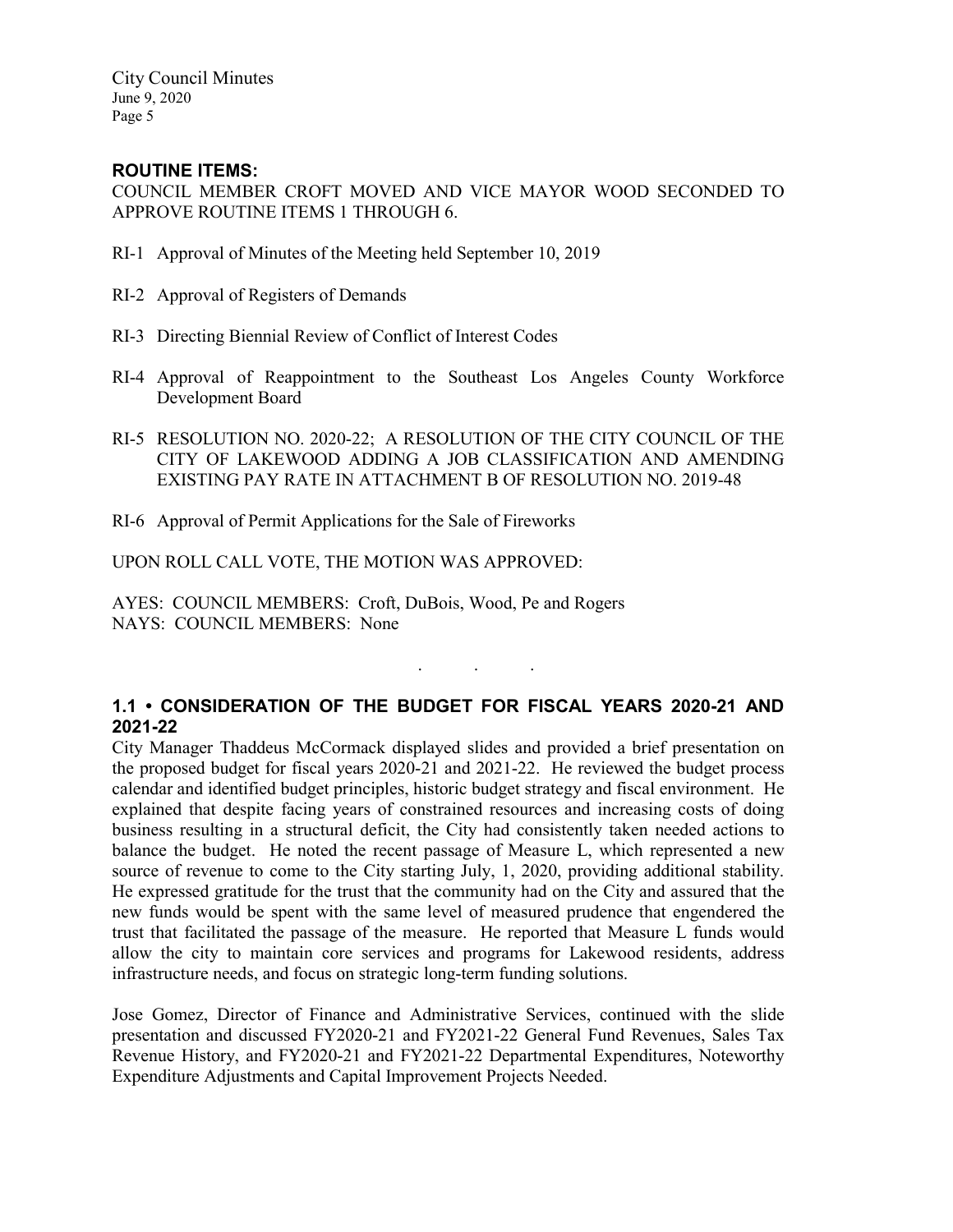**1.1 • CONSIDERATION OF THE BUDGET FOR FY 2020-21 & 2021-22** - Continued The City Manager discussed the opportunity for multiple fireworks shows to be held on July 3rd, at three locations in the City with an estimated cost of \$65,000, in lieu of the annual Block Party celebration, which had been previously canceled because of the structural deficit and other financial challenges, and which could not be held this year due to the COVID-19 situation and the social distancing limitations. He explained that the event was a re-imagined 4th of July celebration that could be enjoyed from residents' homes across the City and had been added to the proposed budget as a result of discussions held during the previous week's study session.

Mr. McCormack confirmed for Mayor Rogers that the public safety portion of the budget included not only the Sheriff's Department contract but an additional amount had been intended for non-sworn personnel and outreach components.

Joshua Yordt, Director of Public Safety, reviewed the proposed civilian enhancements to public safety, which included creating the position of a Public Safety Program Coordinator, to engage with and work to deliver a variety of community-based programs and events. He explained that two positions would be reclassified to create the positions of a Public Safety Manager and a Public Safety Field Supervisor to ensure proper supervision of field staff who were working hand-in-hand with the Sheriff's Department responding to community needs. He stated that in addition to the proposed full-time positions, two part-time Community Safety Officers were proposed bringing the total number to five CSOs, who would respond to non-suspect crime reports, do fingerprint and DNA investigations at crime scenes, assist deputies with traffic control and would be heavily involved with community engagement and school safety program efforts.

Mr. McCormack reported that another item that resulted from the previous week's study session discussion involved the Sky Knight helicopter program and the extraordinary maintenance costs. He explained that at the time, Council direction had been for Lakewood's Public Safety Committee to meet with an Ad Hoc Committee from the Cerritos City Council to better understand their budget dilemmas, which was the basis for their request.

Mayor Rogers stated that the meeting had been a positive one and that they received a commitment from Cerritos to continue with the program noting that the proposed budget included their share of \$133,000, which was contingent upon Cerritos returning for the second year of the program. He added that the discussion included branching out and bringing other cities into the program to help defray future costs. He stated his appreciation for Mayor Solanki's and Council Member Barrows' commitment despite their budget difficulties since the Cerritos sales tax measure did not pass.

Vice Mayor Wood concurred with the Mayor's comments and asserted that the background information which had been provided to Cerritos highlighted the benefits of Sky Knight and that marketing the program would be a key aspect in expanding to other cities.

Mr. McCormack related their wish to continue the dialogue with Lakewood's Public Safety Committee and stated that the Cerritos City Manager had indicated that they would be making a recommendation that there be a joint ad hoc group of some type.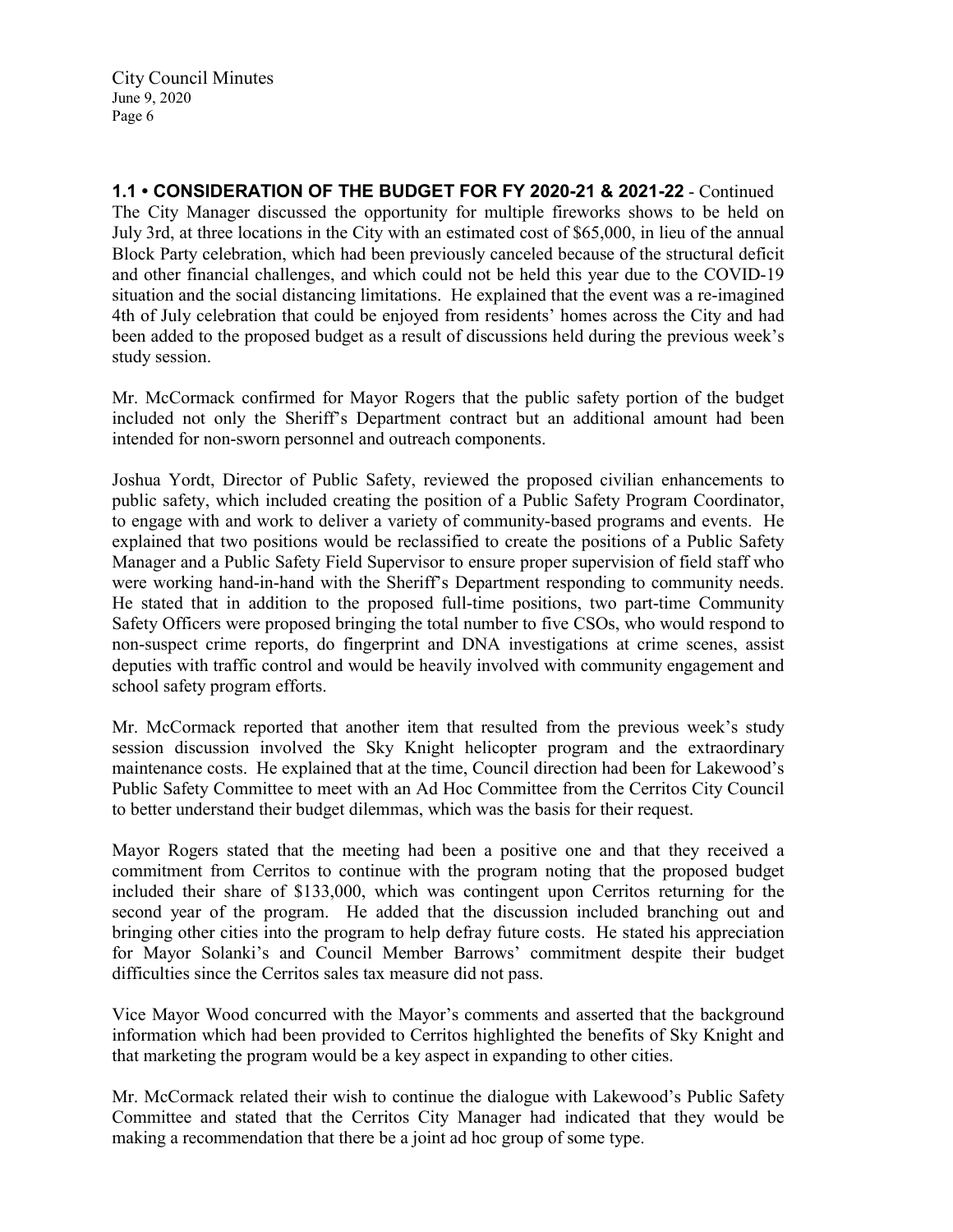**1.1 • CONSIDERATION OF THE BUDGET FOR FY 2020-21 & 2021-22** - Continued Mr. Gomez explained that the City operated a Water Utility Fund, an enterprise fund which relied solely on the revenues derived from the use of water, the sale of water and the cost of operating the water utility. He further stated that as Council Member Croft pointed out, the projected surplus would go in to fund capital improvement projects, such as had been done recently with the construction and rehabilitation of well sites throughout the City. He added that the revenues remained robust and that in addition to the sale of water to Lakewood residents and businesses, the City continued to partner with the City of Long Beach for their purchase of excess water. He discussed the opportunity to lease excess water rights and reviewed the move from the Fathom model to bringing the water utility service in house, with additional personnel and labor allocation adjusted for "back office" operations. He summarized that the City was well positioned financially despite the short-term pain that the COVID-19 pandemic inflicted on the community and that with the passage of Measure L, Lakewood would be able to maintain the City's programs and services and have the ability to set aside funds for needed infrastructure improvements while also being able to augment the civilian Public Safety Department. He concluded by stating that the City would be revisiting and reinitiating the 20-year plan, which had previously been discussed to invest in the infrastructure and long term needs of the community.

Council Member DuBois and Council Member Pe commended staff for their efforts in putting together the budget.

Council Member Croft expressed appreciation for staff's presentation of the budget noting the challenges of preparing the budget in anticipation of whether Measure L would or would not pass as well as assessing the impacts of the pandemic. He also stated his thanks to previous Council Members who had maintained the City to be financially prudent and conservative and by building up reserves for rainy days. He provided background on the sale of surplus water to the City of Long Beach and stated that the unused water was sold and helped bring in revenues to offset expenses. He thanked the voters for passing of Measure L and noted that with its passage, the City could maintain and continue to provide quality programs and services. He further noted that after July 1st, the City would benefit from the receipt of sales tax from internet sales.

Vice Mayor Wood acknowledged staff's efforts and dedication during the period of the City's structural deficit while maintaining fiscal responsibility. He concurred with Council Member Croft's recognition of past and present City Councils who took the task of financial responsibility seriously. He stated he looked forward to beginning to address the City's capital improvement needs and the issues of an aging infrastructure.

Mayor Rogers noted disappointment at not being able to bring back the Block Party due to COVID-19 but expressed excitement for the upcoming fireworks show. He indicated that the City was in the process of establishing the Measure L Oversight Committee and that the members would be appointed in the near future. He emphasized the commitment to maintaining the community's priorities and that the funds generated by the "once in a generation" sales tax increase would last for twenty years. He expressed appreciation for the work on restarting the 20-year plan, despite the COVID-19 setback.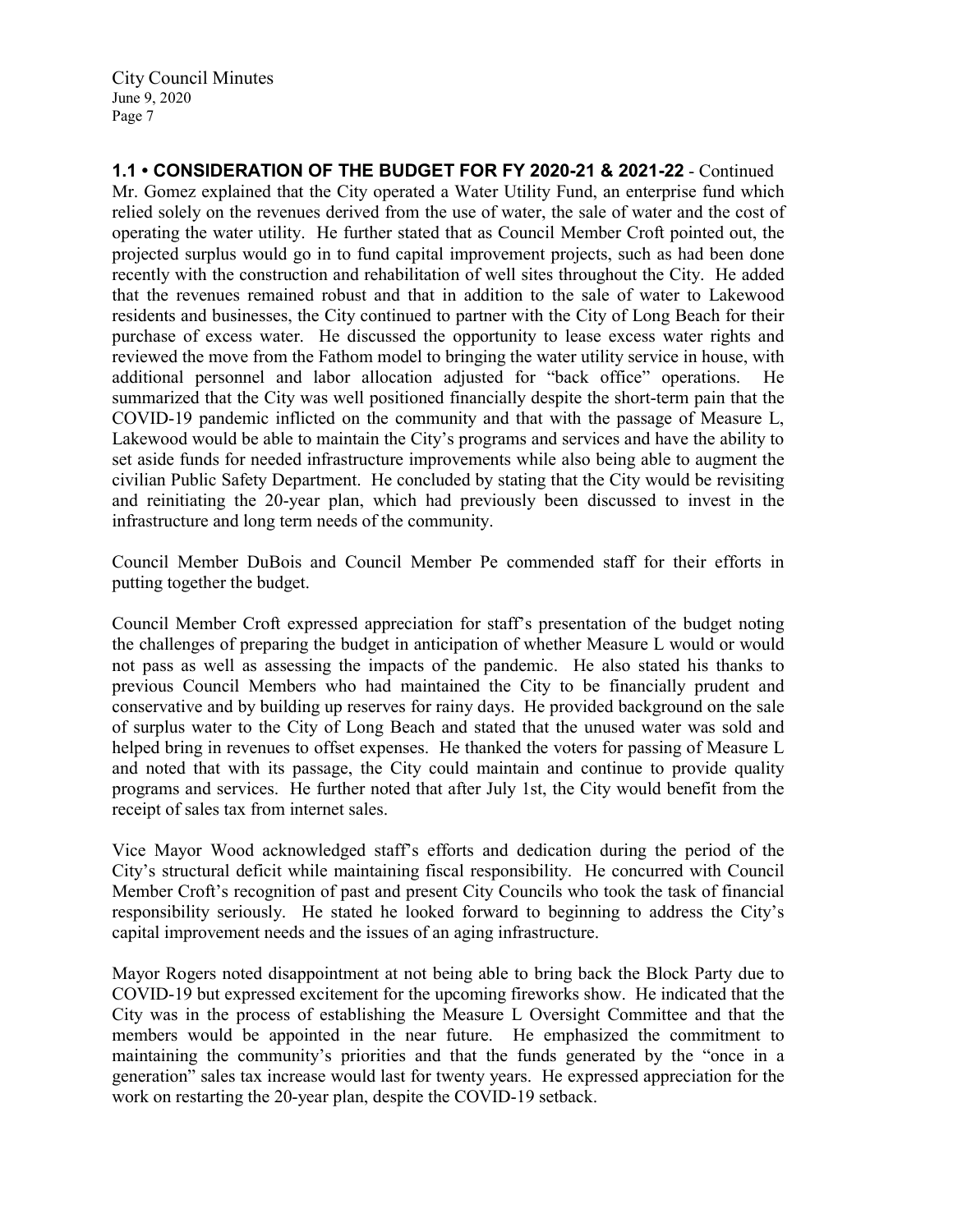**1.1 • CONSIDERATION OF THE BUDGET FOR FY 2020-21 & 2021-22** - Continued Steve Skolnik, City Attorney's Office, stated that 1.1.b was his annual memo to the City Council which explained the actions necessary to implement the budget including a resolution that contained the calculation on the appropriations limitation. He advised that all of the budget documents could be considered at the same public hearing and adopted by a single roll call vote.

c. RESOLUTION NO. 2020-23; A RESOLUTION OF THE CITY COUNCIL OF THE CITY OF LAKEWOOD AMENDING THE BIENNIAL BUDGET FOR FISCAL YEAR 2020-2021 AND AUTHORIZING THE APPROPRIATION OF RESERVE FUNDS INTO APPROPRIATE FUNDS AS OF JUNE 30, 2020

d. RESOLUTION NO. 2020-24; A RESOLUTION OF THE CITY COUNCIL OF THE CITY OF LAKEWOOD DETERMINING THE TOTAL ANNUAL APPROPRIATION SUBJECT TO LIMITATION OF THE CITY OF LAKEWOOD FOR FISCAL YEAR 2020-2021

e. RESOLUTION NO. 2020-25; A RESOLUTION OF THE CITY COUNCIL OF THE CITY OF LAKEWOOD ADOPTING THE BIENNIAL BUDGET AND APPROPRIATING REVENUE FOR THE FISCAL YEARS 2020-21 AND 2021-22

1) RESOLUTIONS NO. 2020-26 AND NO. 2020-27; RESOLUTIONS OF THE CITY COUNCIL OF THE CITY OF LAKEWOOD CERTIFYING TO CITY LIGHT AND POWER LAKEWOOD THAT BASIC FEE PAYMENTS HAVE BEEN INCLUDED IN THE BUDGET

2) RESOLUTION NO. 2020-28; A RESOLUTION OF THE CITY COUNCIL OF THE CITY OF LAKEWOOD RENEWING AN AGREEMENT FOR A COMMUNITY RECREATION PROGRAM WITH THE ABC UNIFIED SCHOOL **DISTRICT** 

3) RESOLUTION NO. 2020-29; A RESOLUTION OF THE CITY COUNCIL OF THE CITY OF LAKEWOOD RENEWING AN AGREEMENT BETWEEN THE CITY AND COMMUNITY FAMILY GUIDANCE CENTER

4) RESOLUTION NO. 2020-30; A RESOLUTION OF THE CITY COUNCIL OF THE CITY OF LAKEWOOD RENEWING AN AGREEMENT BETWEEN THE CITY AND HUMAN SERVICES ASSOCIATION (HSA)

5) RESOLUTION NO. 2020-31; A RESOLUTION OF THE CITY COUNCIL OF THE CITY OF LAKEWOOD RENEWING AN AGREEMENT BETWEEN THE CITY AND LAKEWOOD MEALS ON WHEELS

6) RESOLUTION NO. 2020-32; A RESOLUTION OF THE CITY COUNCIL OF THE CITY OF LAKEWOOD RENEWING AN AGREEMENT BETWEEN THE CITY AND PATHWAYS VOLUNTEER HOSPICE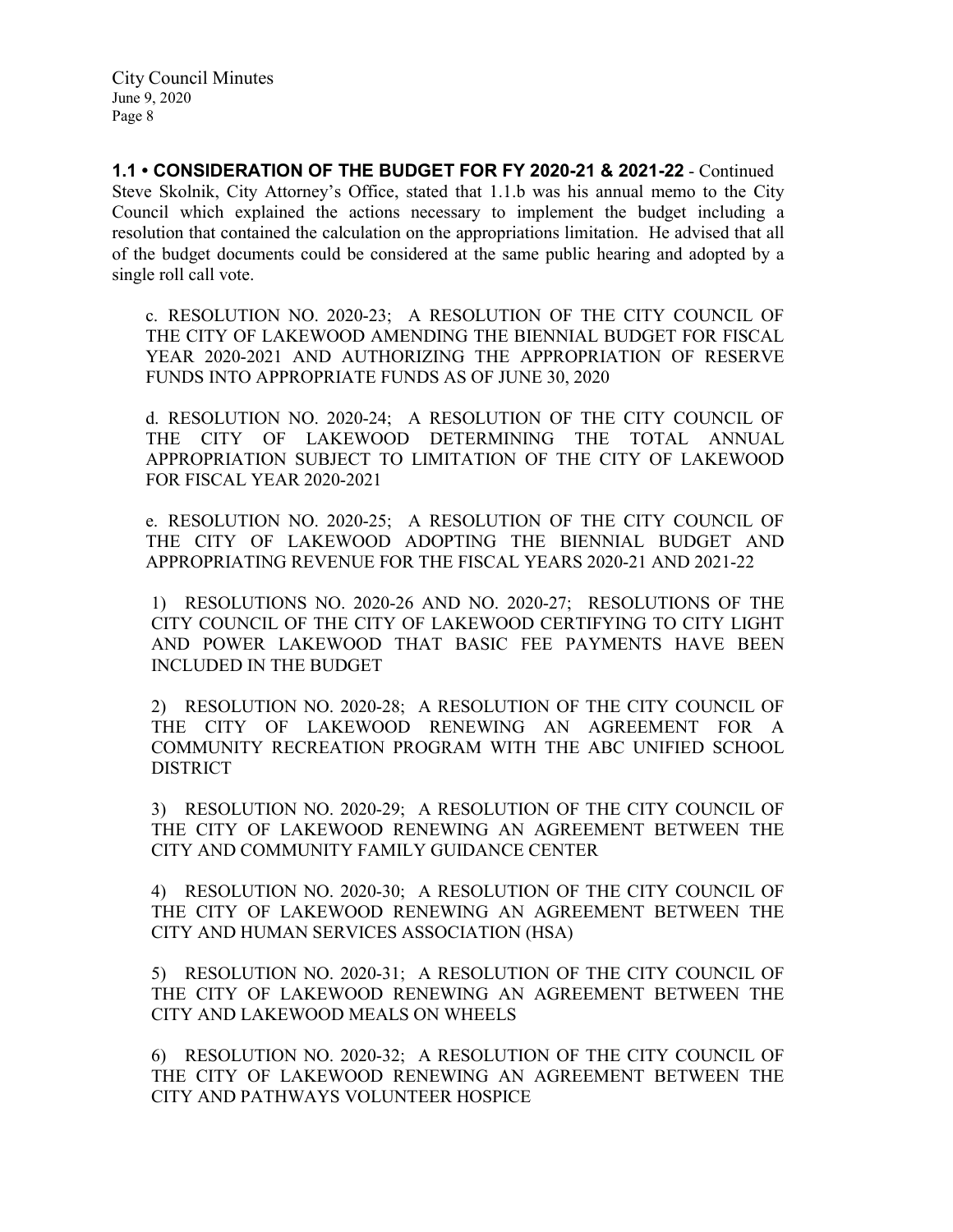# **1.1 • CONSIDERATION OF THE BUDGET FOR FY 2020-21 & 2021-22** - Continued

7) Approval of Agreement for Telecommunications Services with Abilita LA

8) Approval of Agreement for HVAC and Refrigeration Maintenance and Repair Services with Aire Rite A/C and Refrigeration Inc.

9) Approval of Amendment to Agreement for Engineering Services with Associated Soils Engineering, Inc.

10) Approval of Agreement for Hardscape Maintenance with CJ Construction

11) Approval of Agreement for On-Call Roof Warranty Inspection and Consulting Services with D7 Consulting

12) Approval of Agreement for Architectural Services with Dahlin Group

13) Approval of Agreement with Dekra-Lite for Centre Decor

14) Approval of Agreement with Dive/Corr Inc. for Water Storage Facility Inspection and Maintenance

15) Approval of Amendment to Agreement with Doty Bros Construction for On-Call Emergency Utility Repairs

16) Approval of Agreement for Document Imaging System Maintenance and Support

17) Approval of Amendment to Appendix B for Refuse Collection with EDCO Waste Services

18) Approval of Renewal of Agreement with Fair Housing Consultants Inc.

19) Approval of Agreement for On-Call Electrical Engineering Services with FBA Engineering

20) Approval of Agreement for Electrical Support Services with Fineline Electric

21) Approval of Agreement Amendment of Storm Water Services Agreement with G2 Construction

22) Approval of Agreement with Greene Backflow for Annual Backflow Testing and Repair Services

23) Approval of Agreement with HTS Environmental Services for Disposal of Hazardous Materials from Well 27 Treatment Plant

24) Approval of Amendment to Agreement for Storm Water Services with John L. Hunter & Associates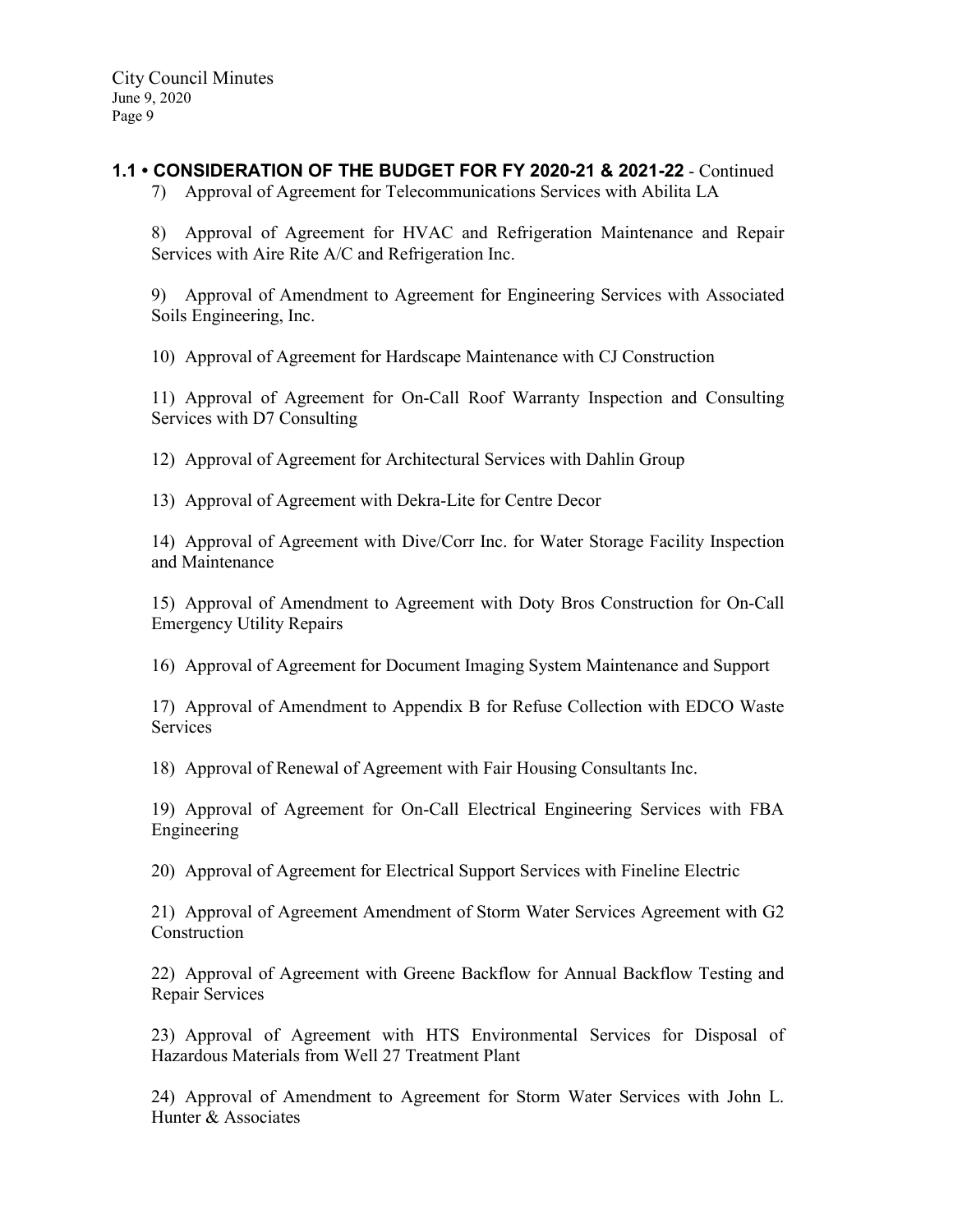#### **1.1 • CONSIDERATION OF THE BUDGET FOR FY 2020-21 & 2021-22** - Continued 25) Approval of Agreement for Provision of City Attorney and City Prosecutor Services with Jones & Mayer

26) Approval of Agreements for Median Landscape Maintenance Services and Mowing Services of City Facilities with LandCare

27) Approval of Amendment to Agreement for Elevator Preventative Maintenance and Repair Services with Liftech Elevator Services, Inc.

28) Approval of Reimbursement Agreements for Long Beach Transit Fixed Route Subsidy and Dial-A-Lift Service

29) Approval of Amendment to Agreement for Transportation Planning and Engineering Services Agreement with LSA Associates, Inc.

30) Approval of Agreement with Macerich Lakewood LP for Law Enforcement Services At Lakewood Center Mall

31) Approval of Agreement for Engineering and Traffic Survey Services with Newport Traffic Studies

32) Approval of Amendment to Agreement for Environmental Consulting Services with Nicholls Consulting

33) Approval of Agreement for On-Call Hazardous Waste Removal Services with Ocean Blue Environmental Services, Inc.

34) Approval of Amendment of Agreement with Pacific EH&S Services, Inc.

35) Approval of Agreement for Traffic Striping Maintenance Services with PCI Striping

36) Approval of Agreement for On-Call Mechanical and Plumbing Engineering Services with Pocock Design Solutions Inc.

37) Approval of Agreement for Landscape Architectural Support Services with Richard Fisher Associates

38) Approval of Agreement for On-Call Structural Engineering Services with Robert F. Daniels Structural Engineer

39) Approval of Renewal of Agreement with Sams Painting for Fix-Up Paint-Up Program

40) Approval of Agreement for Environmental Services with S.C.S. Consultants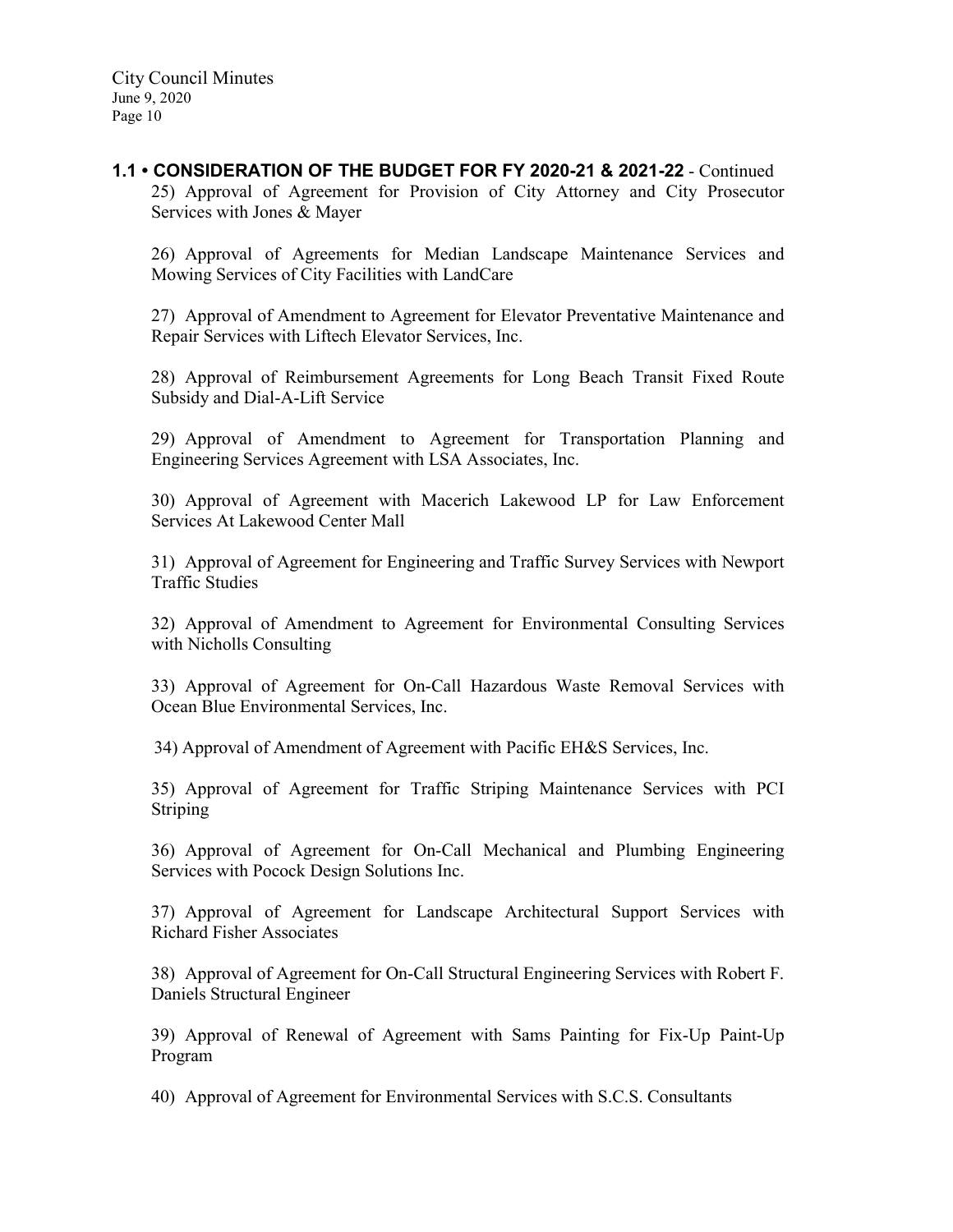**1.1 • CONSIDERATION OF THE BUDGET FOR FY 2020-21 & 2021-22** - Continued 41) Approval of Agreement for Street Banner Marketing Program with Sierra Installations, Inc.

42) Approval of Amendment of Animal Control Agreement with Southeast Area Animal Control Authority

43) Approval of Renewal of Agreement for Fire and Burglar Security Systems Monitoring and Maintenance Services with Stanley Convergent Security Solutions

44) Approval of Agreement for Helicopter Maintenance with Steam Aircraft

45) Approval of Agreement with T2 Systems for Cloud Hosted Parking Control Software Program

46) Approval of Consultant Services Agreement with Telecom Law Firm, Pc

47) Approval of Legal Services Agreement with Telecom Law Firm, Pc

48) Approval of Agreement with Waterline Technologies for Delivery of 12.5% Sodium Hypochlorite

49) Approval of Amendment to Agreement for Engineering Services with Willdan

Mayor Rogers opened the public hearing at 8:49 p.m. and called for anyone in the audience wishing to address the City Council on this matter. There was no response.

COUNCIL MEMBER CROFT MOVED AND COUNCIL MEMBER DUBOIS SECONDED TO ADOPT RESOLUTIONS NO. 2020-23, NO. 2020-24, AND NO. 2020-25 AND ITEMS 1.1.E.1-49. UPON ROLL CALL VOTE, THE MOTION WAS APPROVED:

AYES: COUNCIL MEMBERS: Croft, DuBois, Wood, Pe and Rogers NAYS: COUNCIL MEMBERS: None

#### **ORAL COMMUNICATIONS:**

Mayor Rogers stated that correspondence via email regarding recent events had been received prior to the meeting from Lakewood residents Deidre Norville, George Gonzalez, Ester Tjahjono, Rebecca Bodan, Joanna Moody and Heather Pierce and former resident Richard Mehlinger.

. . .

George Gonzalez, Lakewood, addressed the City Council regarding the protest held on June 5th at City Hall and voiced concerns regarding the Sheriff's Department's use of force policy.

Mayor Rogers responded by stating that an investigation into the incident was ongoing and that the City Council and staff would be willing to answer his individual questions.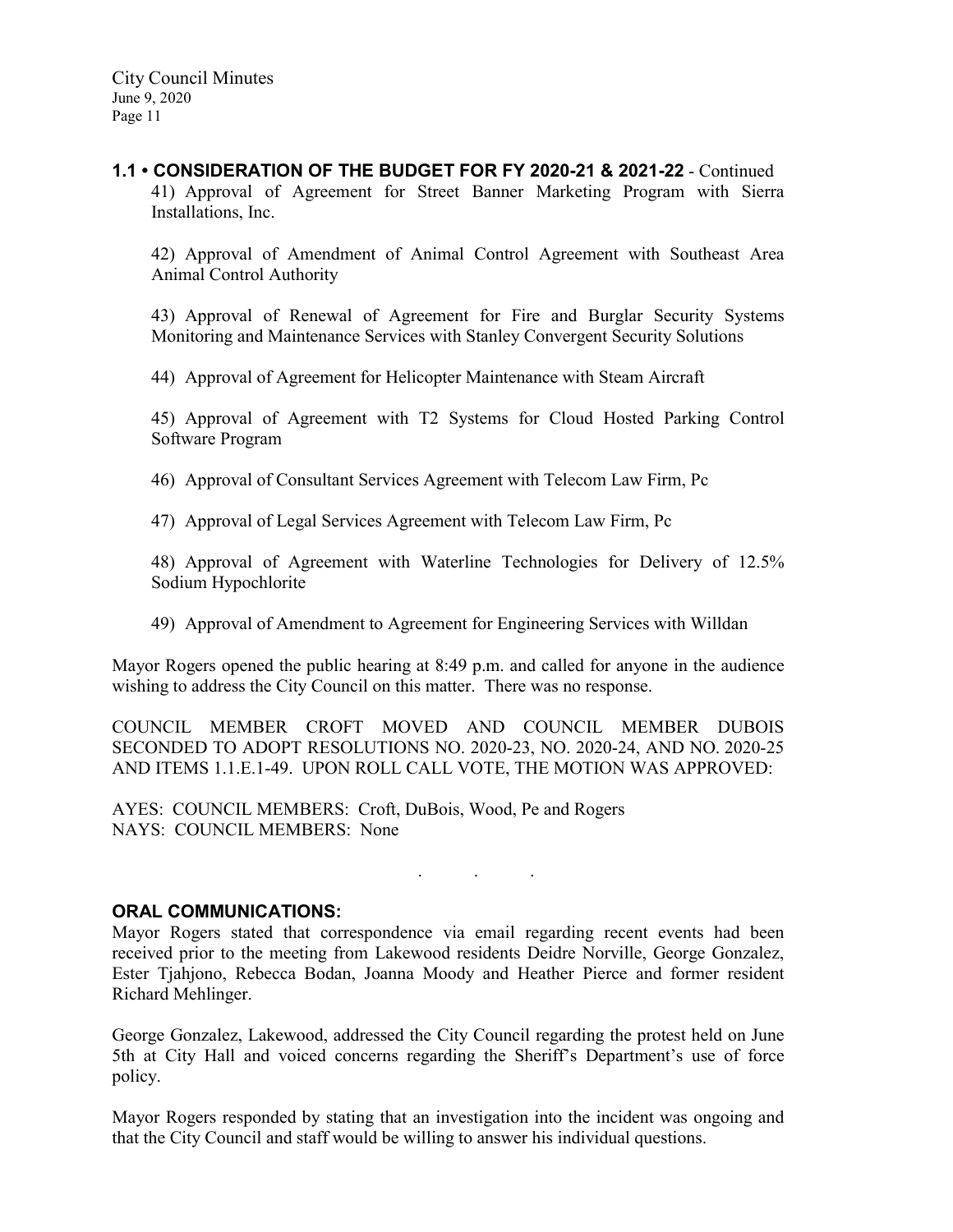## **ORAL COMMUNICATIONS: - Continued**

Joanna Moody, Lakewood, spoke regarding the importance of history and expressed interest in addressing racial inequality and prejudice in the community.

Fe Beasley, Lakewood, communicated satisfaction with living in Lakewood and spoke of some of the challenges of biases from the past. She stated the necessity for equal treatment and respect as human beings rather than being judged by the color of one's skin.

Deidre Norville, Lakewood, expressed thanks to the Mayor for acknowledging the pledge from former President Barack Obama and spoke of the need to recognize the existence of racism and for actions to be taken in response to incidents of police brutality. She indicated that she intended to continue attending meetings to be heard and to receive information on timelines, actions and next steps.

James Norville, Lakewood, stated that having previously had the opportunity to work in Lakewood and fly in Sky Knight had exposed him to some of the discrimination and retaliatory actions within the Sheriff's Department and in the community. He asked that information regarding the civil unrest and some of the more critical issues be made available to the community and also requested for more diverse representation on boards and commissions in the City.

Mayor Rogers indicated that Vicki Stuckey, had been the first African American, who was appointed and currently served on the Lakewood Planning and Environment Commission and that diversity had increased at each time appointments were made.

Crystal Jones Dunkin, Lakewood, recounted incidents of intolerant behavior from neighbors and of racist actions from law enforcement after moving into Lakewood. She related an instance when she had been made to feel like a criminal when attempting to turn in a purse found in the street. She expressed interest in participating in and being represented in the group discussions as initiated by Dr. Stein on issues in Lakewood.

Terry Beasley, Lakewood, emphasized the message of Black Lives Matter stating that as a black man, he had survived much racism and offered his help in making a change to the current issues in society.

Debbie Gonzales, Lakewood, stated that as a longtime resident and a Block Captain on her street, she appreciated the parks and the family oriented community. She added that her interest in becoming involved led her to participation in Neighborhood Watch and getting to know the deputies as well as the City. She expressed pride in being a good citizen and acknowledged the need to make things better for those who were hurting.

Noelle Morrison, Lakewood, echoed many of the previous speakers' statements and voiced the opinion that the presence of the National Guard and the Sheriff's response was unnecessary with respect to what had been regarded as a peaceful protest. She questioned the ability of the City to review the Sheriff's actions.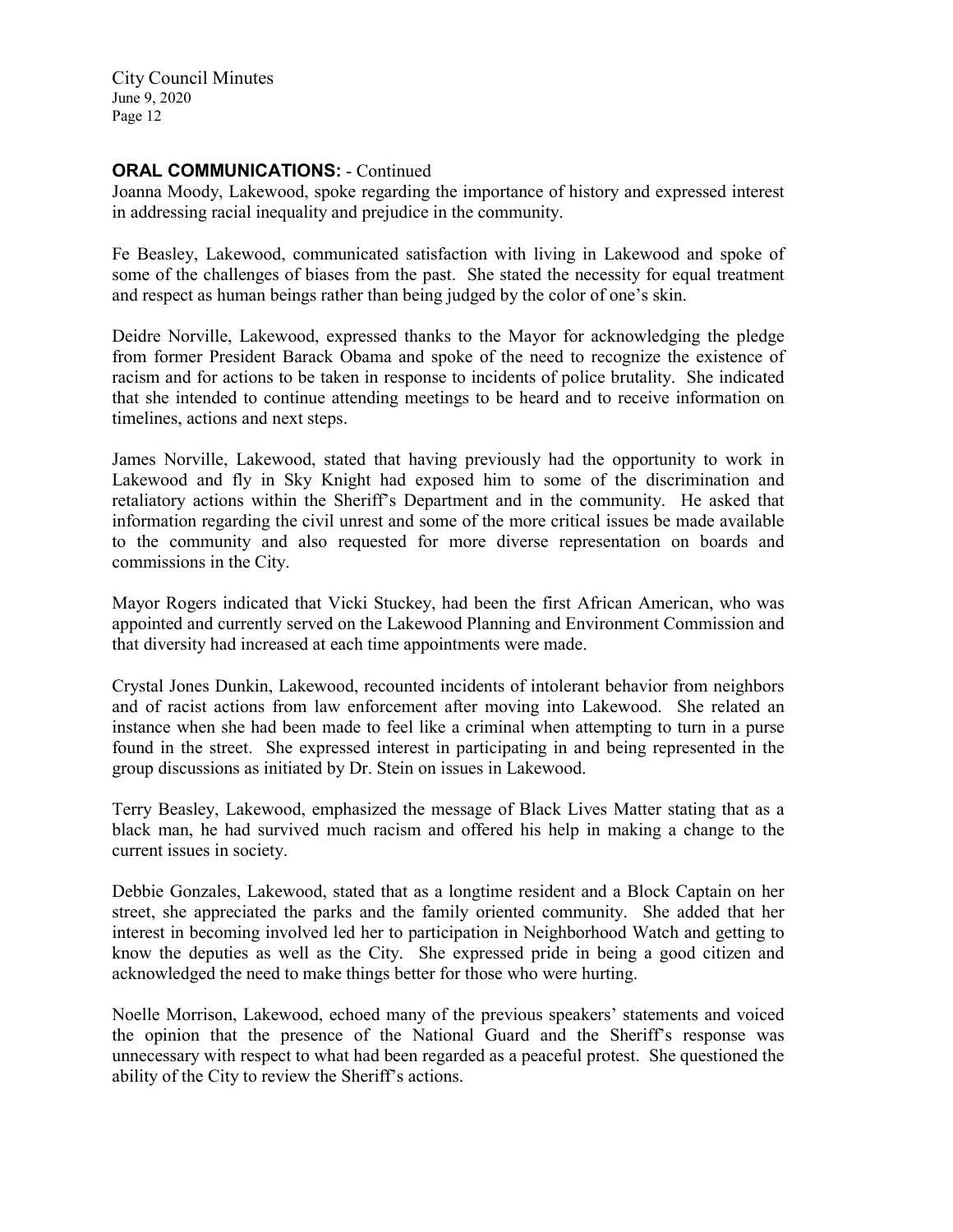#### **ORAL COMMUNICATIONS: - Continued**

Dennis Williams, Lakewood, commented on videos from social media posts of the protest showing the smoke that had been deployed and stated the preference of tolerance over unnecessary violence or aggressive behavior.

Susan Berry, Lakewood, shared that her son had been shot and killed outside her home by the Sheriff's. She noted the effects of positive reform and the value of equal rights for everyone.

Yvette Geater, Lakewood, addressed the City Council regarding her sons having been approached by Sheriff's while picking leaves from a tree and expressed concern with the budget issues pertaining to body cameras.

Mayor Rogers stated that the City had paid its fair share for the Sheriff's contract costs and that as presented earlier in the meeting, the cost for those services were going up. He expressed the hope that the Board of Supervisors would prioritize the expenditures for body cameras once again.

Martin Swart, Lakewood, commented on the recent protests and looting.

Responding to a question regarding the meaning of the City's motto from an unidentified speaker, Mayor Rogers stated that he shared similar values with those appreciated by the community such as safe neighborhoods, recreation programs, volunteerism and the sense of family and belonging and felt that Lakewood was a welcoming community. He stated that the current topic of black lives and George Floyd were the issues at hand and should not be detracted from.

Pamela Williams, Lakewood, addressed the City Council stating her interest in representation. She inquired about the timeframe and method for receiving information regarding the Community Dialogue.

Mayor Rogers replied that the outreach to the faith leaders had been initiated and that the Lakewood Connect e-magazine would serve as a primary conduit of information. He encouraged those interested to subscribe to be included in the distribution list. He added that social media, email and telephone calls were other ways of communication and that the dialogue depended on participation.

Two unidentified speakers addressed the City Council regarding tolerance, making a difference and the need for change.

Pamela Distin, Lakewood, described an incident involving her son, who had been arrested. She requested a follow up to have the arrest removed from his record. She expressed interest in being more involved in the community.

. . .